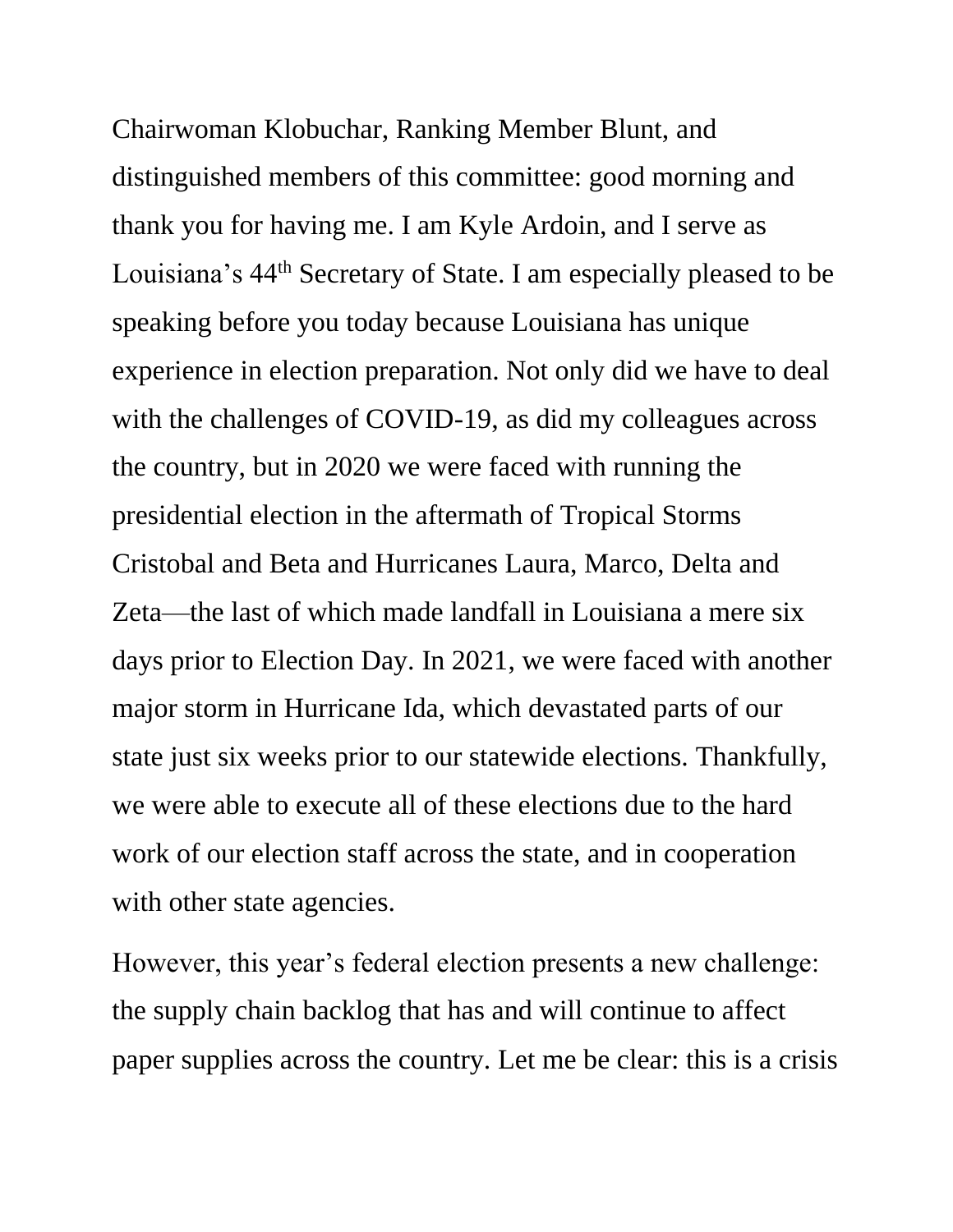that demands immediate attention and bipartisan action. It is not an exaggeration to say that if this situation is not handled, it could lead to a serious erosion in the confidence in our elections.

In Louisiana alone, our office had to contact every paper producer in North America—not just the United States—to ensure we will have the supplies we need. Louisiana uses a much smaller amount of paper than other states for elections. In the 2020 presidential election, 7% of the 2.1 million votes cast in Louisiana were by paper. If we had to piecemeal the supplies we need to execute the election, how will other states with greater needs manage? In the most recent midterm election in 2018, the EAC's Election Administration and Voting Survey stated that over 42 million mail ballots were transmitted across the country. Additionally, over 85% of the nation's jurisdictions use paper or a paper component in their voting system. Furthermore, we must consider that states need paper supplies for mail-ballot envelopes, voter instructions, or poll books, and may need special types of paper to comply with their state's law. In 2017, the Department of Homeland Security declared election infrastructure as "critical infrastructure." Then-Secretary of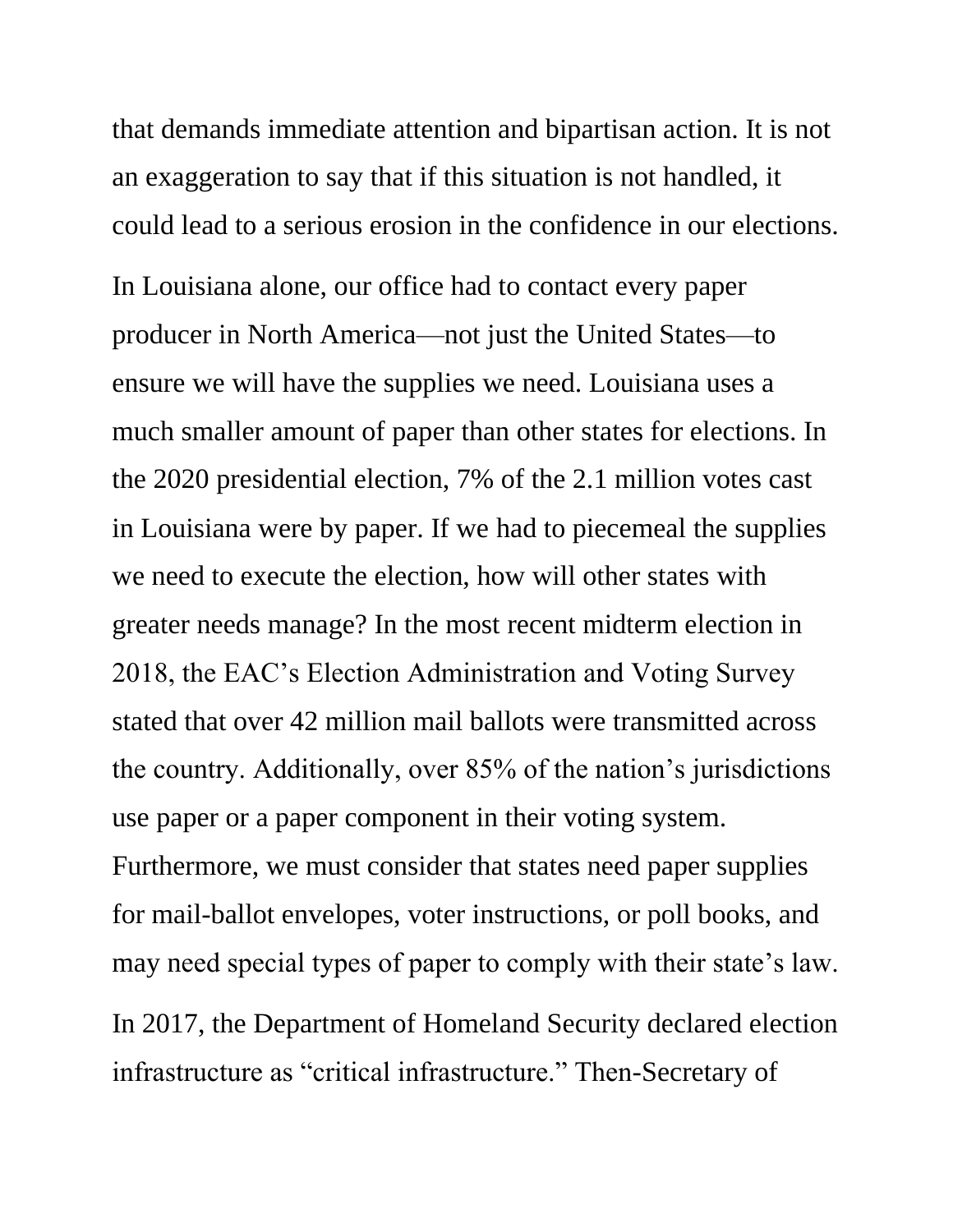DHS Jeh Johnson said: "The designation makes it clear both domestically and internationally that election infrastructure enjoys all the benefits and protections of critical infrastructure that the U.S. government has to offer." That is why I have asked the federal government to activate the Defense Production Act to ensure that paper suppliers prioritize election-related materials ahead of November's election. I also believe that there are other innovative ways to ensure ample supply for state and local jurisdictions, including the use of tax incentives to urge paper suppliers to prioritize election-based supplies. Furthermore, just as many jurisdictions increased voting by mail in 2020 due to the COVID-19 pandemic, states should consider prioritizing in-person voting due to the persistent supply chain issues in 2022. Jurisdictions should encourage voters to vote inperson and, to the extent possible, reserve absentee-by-mail voting for those that must vote-by-mail. These supply chain issues are also affecting other aspects of our election administration efforts, especially as it relates to the transportation of election supplies and machines. In 2021, the vehicle shortage forced Louisiana to seek delivery trucks in states as far away as Georgia. With four months remaining until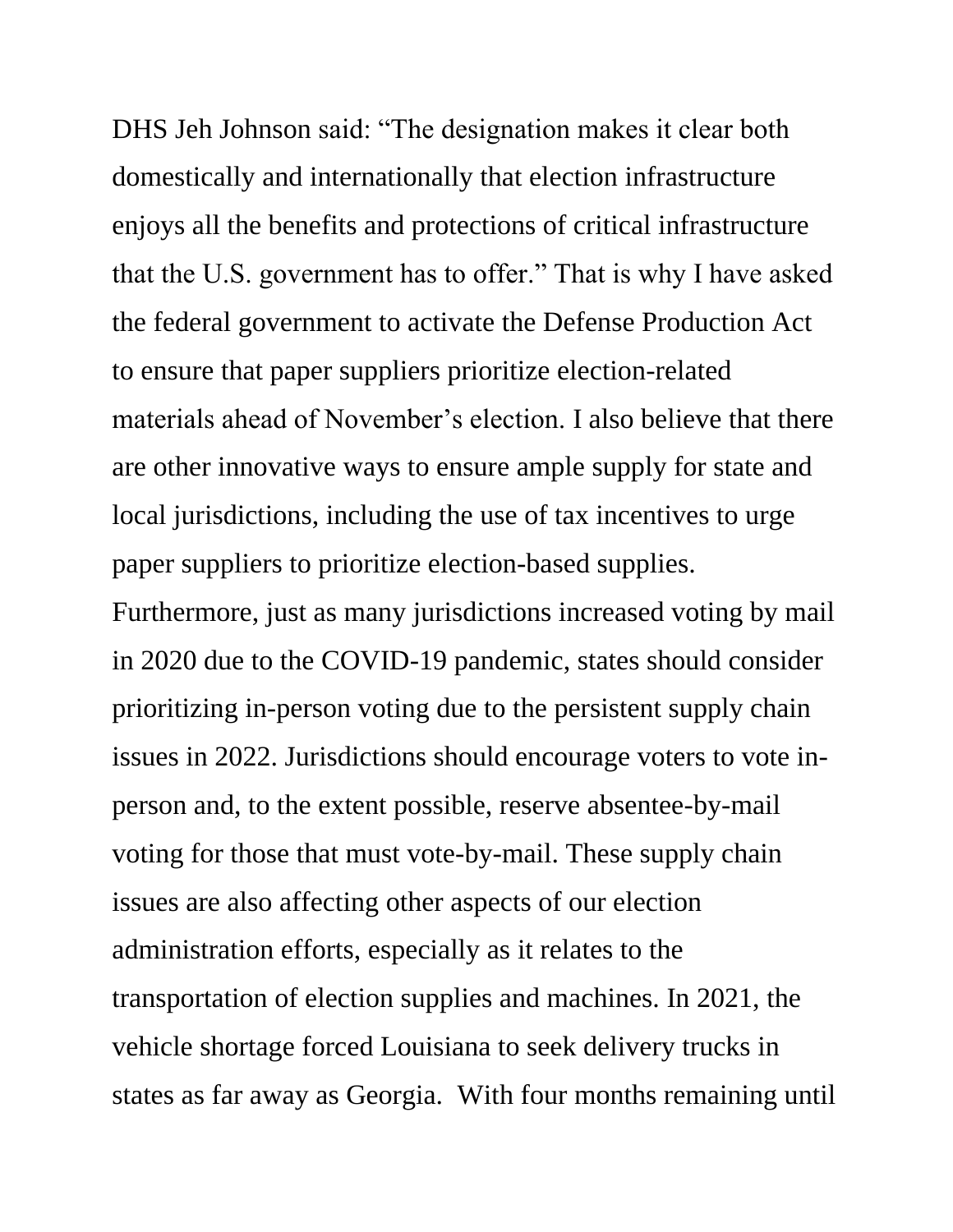the federal 45-day UOCOVA ballot deadline and less than six months until Election Day, there can be no delay for action.

Additionally, we are continuing to work on shoring up our cybersecurity defenses against bad actors, both foreign and domestic. A recent advisory from cybersecurity authorities in the United States and our allies have warned that we should expect "malicious cyber actors-including state-sponsored advanced persistent threat groups-to step up their targeting." The advisory specifically warned that these groups or individuals would be targeting managed service providers, or MSPs. I have long spoken out about the need for MSPs to be open and transparent with their government partners, and in Louisiana we championed legislation to require more accountability from MSPs that operate within our state. Without clear communication between MSPs and the jurisdictions they service, we cannot effectively fight those that wish to do us harm. In a world that is increasingly interconnected, and with our enemies seeking to undermine our elections, it is more important than ever that we work together, public and private entities, local, state, and federal governments, and across